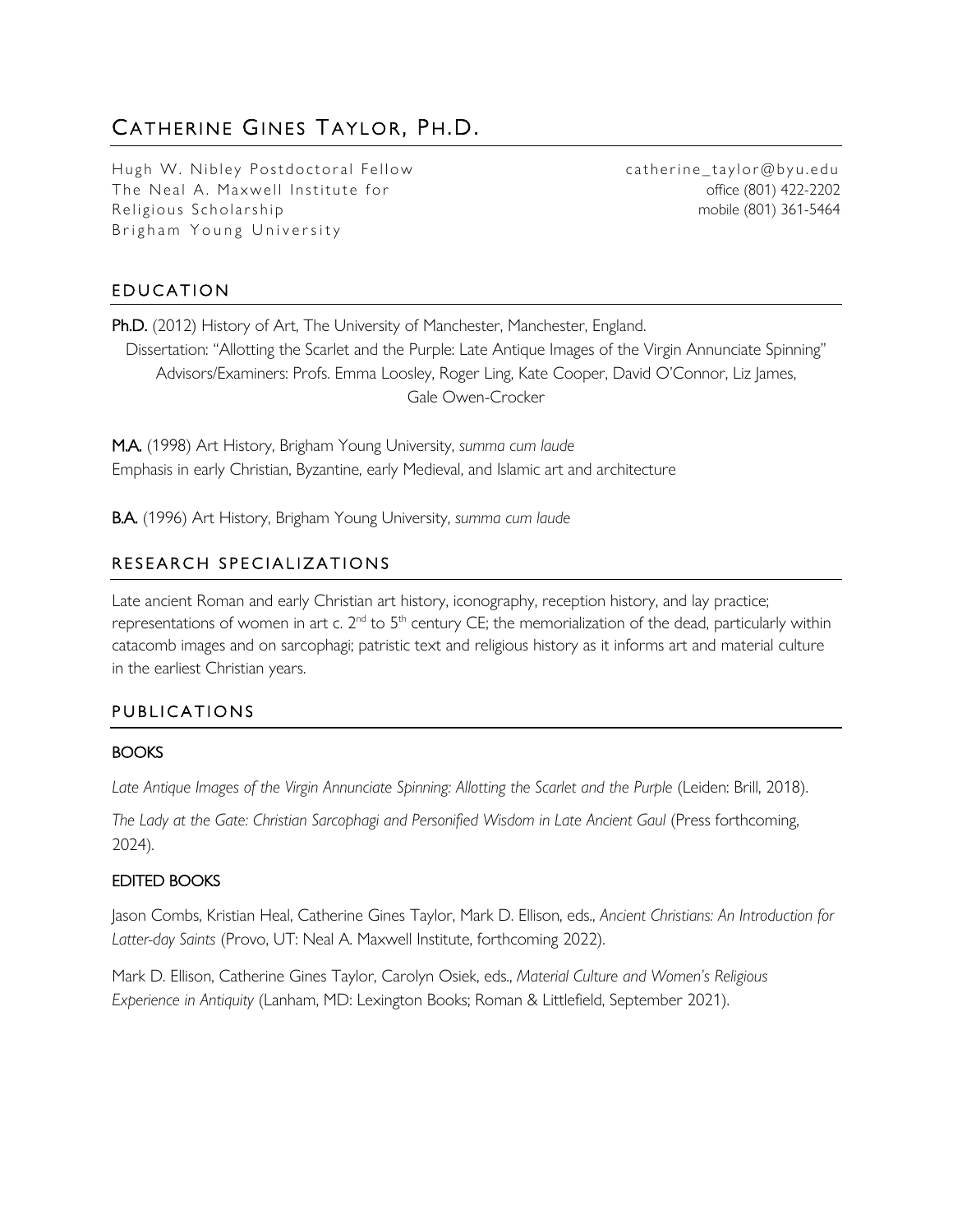#### BOOK CHAPTERS + JOURNAL ARTICLES

"Inclining Christian Hearts: Work for the Dead" *Ancient Christians: An Introduction for Latter-day Saints*, eds. Jason Combs, Kristian Heal, Catherine Gines Taylor, Mark D. Ellison (Provo, UT: Maxwell Institute, forthcoming 2022).

"Foreseeing the Divine Bridal Chamber: A Household of Mosaics from Shahba-Philippopolis" *Material Culture and Women's Religious Experience in Antiquity*, Eds. Catherine Gines Taylor, Mark D. Ellison, Carolyn Osiek (Lanham, MD: Lexington Books; Roman & Littlefield, September 2021).

"Sarcophagi" *The Reception of Jesus in the First Three Centuries*, vol. 3, Eds. Helen Bond, Chris Keith, Jens Schröter (London: T&T Clark Bloomsbury, 2020): 307-336.

"Women and the World of the New Testament." *New Testament History, Culture, and Society*. Ed. Lincoln Blumell (Salt Lake City, UT: Deseret Book Company, 2019): 514-531.

"Educated Susanna: Female *Orans*, Sarcophagi, and the Typology of Woman Wisdom in Late Antique Art and Iconography." *Studia Patristica,* Ed. Markus Vinzent, (Leuven, Paris, Walpole, MA: Peeters, 2018).

"The Matrilineal Cord of Rahab in the Via Latina Catacomb." *Studies in the Bible and Antiquity* 8, (Provo, UT: The Neal A. Maxwell Institute for Religious Scholarship, 2016): 182-214.

"The Pignatta Sarcophagus: Late Antique Iconography and the Memorial Culture of Salvation." *Biblical Reception* 3. Eds. J. Cheryl Exum and David J. A. Clines, (Sheffield: Sheffield Phoenix Press, 2016): 30-56.

"Burial Threads: A Late Antique Textile and the Iconography of the Virgin Annunciate Spinning." *Interdisciplinary Studies in Textiles and Dress in Antiquity*. Eds. Marie-Louise Nosch, Mary Harlow, Giovanni Fanfanni, (Oxford: Oxbow, 2015): 399-414.

"Peter in the House of Tabitha: Late Antique Sarcophagi and Christian Philanthropy." *The Ministry of Peter the Chief Apostle*. Eds. Frank Judd and Eric Huntsman, (Salt Lake City: Deseret Book; Provo, UT: Religious Studies Center, 2014): 191-209.

"Painted Veneration: The Priscilla Catacomb Annunciation and the *Protoevangelion of James* as Precedents for Late Antique Annunciation Iconography." *Studia Patristica* LIX vol. 7, Ed. Allen Brent and Markus Vinzent, (Leuven, Paris, Walpole, MA: Peeters, 2013): 21-38.

"Preceding the Ascetic Type: Early Byzantine Images of the Virgin Annunciate Spinning." *Thirty-fourth Annual Byzantine Studies Conference Abstract of Papers*, (New Brunswick, NJ, 2008).

# PODCASTS + MEDIA INTERVIEWS + BLOGPOSTS

*Maxwell Institute Podcast Episode 129:* Discussing our book, *Material Culture and Women's Religious Experience in Antiquity*, November 2021.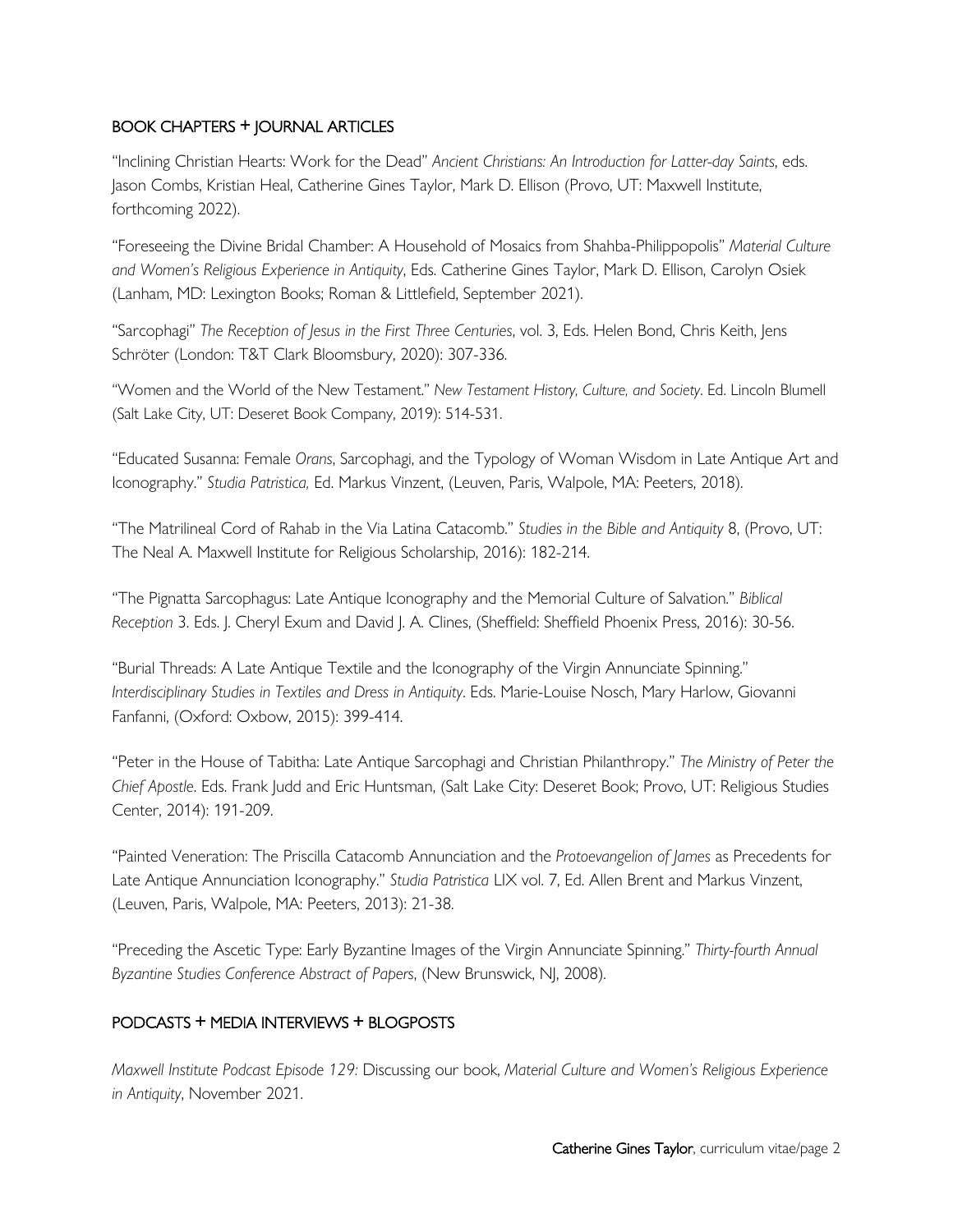*"Foreseeing the Divine Bridal Chamber: Household Mosaics at Shahba, Syria,"* Maxwell Institute Brown Bag Presentation, January 13, 2021.

*Christmas 2020 Advent Series*, Maxwell Institute Social Media, December 1-24, 2020

*Rediscovering Mary, Mother of God,* Maxwell Institute Podcast 101, January 28, 2020

*The Annunciation*, In Good Faith on BYURadio, November 30, 2019

*Mary Magdalene at the Tomb*, Maxwell Institute Blog, April 21, 2019

*I Gave my Heart to Know Wisdom*, Maxwell Institute Blog, September 21, 2018

*Pausing at the Cross of Jesus*, Maxwell Institute Blog, April 14, 2017

## REFERENCE WORKS + DICTIONARY ENTRIES

"Nave"; "Niche"; "Sigma"; "Wall: Construction Types" in *The Eerdmans Encyclopedia of Early Christian Art and Archaeology*. Ed. Paul Corby Finney, (Grand Rapids, MI: Eerdmans Publishing Company, 2017).

# ACADEMIC EMPLOYMENT + TEACHING EXPERIENCE

#### *Hugh W. Nibley Postdoctoral Fellow*, The Neal A. Maxwell Institute for Religious Scholarship

Brigham Young University, 2018 to Present

Mentoring student research assistants in late ancient iconography and patristics.

Maxwell Institute Seminars:

- Presented on late ancient pilgrimage tokens for institutional review in preparation for the Material of Christian Apocrypha conference, University of Virginia 2018.
- Presented new work on Arlesian sarcophagi and iconographic tropes developed from fieldwork in preparation for the Society of Biblical Literature Conference, San Diego, CA 2019.
- Presented "Foreseeing the Feminine Divine: Household Mosaics at Shahba, Syria," October 22, 2020 in preparation for publication.
- Presented new scholarship, "Crowned with the City Gates: The Divine Bride and the New Creation of Revelation 21-22," September 16, 2021

Co-Director: Inspiring Learning Student Mentored Fieldwork, Provence, France, April 23-May 9, 2022

Co-symposiarch: *Material Culture and Women's Religious Experience in Antiquity*, Brigham Young University, March 8-9, 2019.

Co-symposiarch: *Latter-day Saint Women and Scripture: a student symposium*, Brigham Young University, March 6, 2020.

Co-editor: *Ancient Christians: An Introduction for Latter-day Saints*, forthcoming 2022.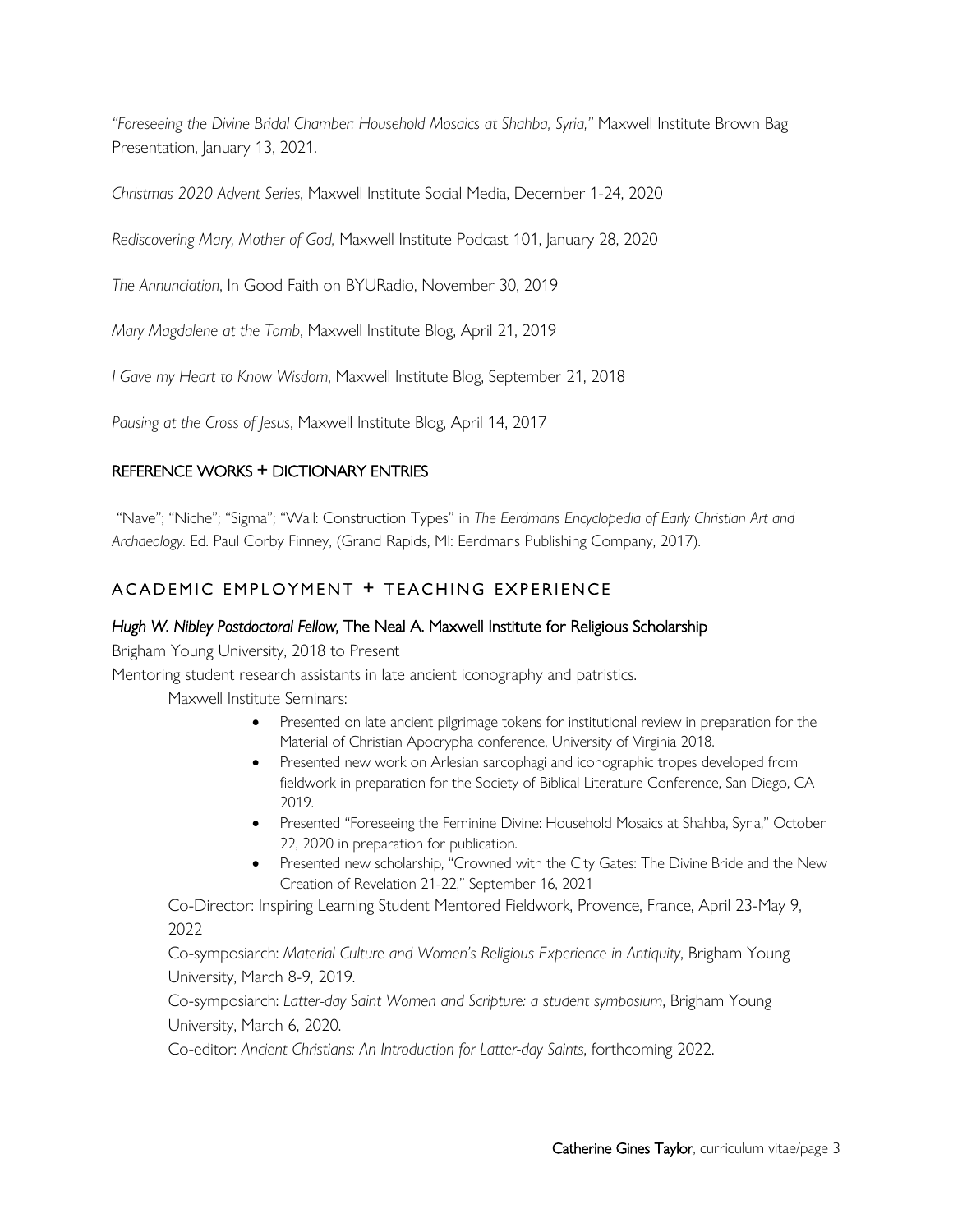## Adjunct Faculty

College of Humanities, Comparative Arts and Letters, Art History section Brigham Young University, *Summer Term 2017 – April 2018, Fall 2021*

> Early Christian and Byzantine Art and Architecture (ArtHC 310) Interdisciplinary Humanities (iHum 201, Ancient to Renaissance) Theories and Methodologies of Art History (ArtHC 300)

#### Visiting Fellow

The Neal A. Maxwell Institute for Religious Scholarship *Appointed December 2016 to December 31, 2017*

#### Adjunct Faculty

Ira A. Fulton College of Engineering and Technology Brigham Young University, *Winter Semester 2014, 2017*

#### The History of Creativity (Survey 202, Renaissance to Contemporary)

#### Adjunct Faculty

College of Religious Education, Department of Ancient Scripture Brigham Young University, Provo UT *Spring Term 2013 to December 2015*

#### The New Testament (Multiple Sections, RelA 211) The Book of Mormon (Multiple Sections, RelA 121 + 122)

#### Adjunct Faculty, Art and Humanities

Department of Art and Visual Communications Utah Valley University, Orem UT *Fall 2010, Spring 2013*

## Art History Survey 201 Baroque Art and Architecture

#### Part-time Faculty

College of Fine Arts and Communications, Art History Department Brigham Young University, Provo, UT *August 2004 to December 2010, Fall Semester 2012*

## Survey of Western Art I, Pre-modern era

Academic Studies Faculty Corcoran College of Art and Design, Washington, D.C. *January 2001 to July 2004*

> Theories of Art, Aristotle to Post-Modernism Critical Approaches to Art History (Unit Sections: American Landscape, Chinese art, African art, Art of the Inca) Islamic Art and Architecture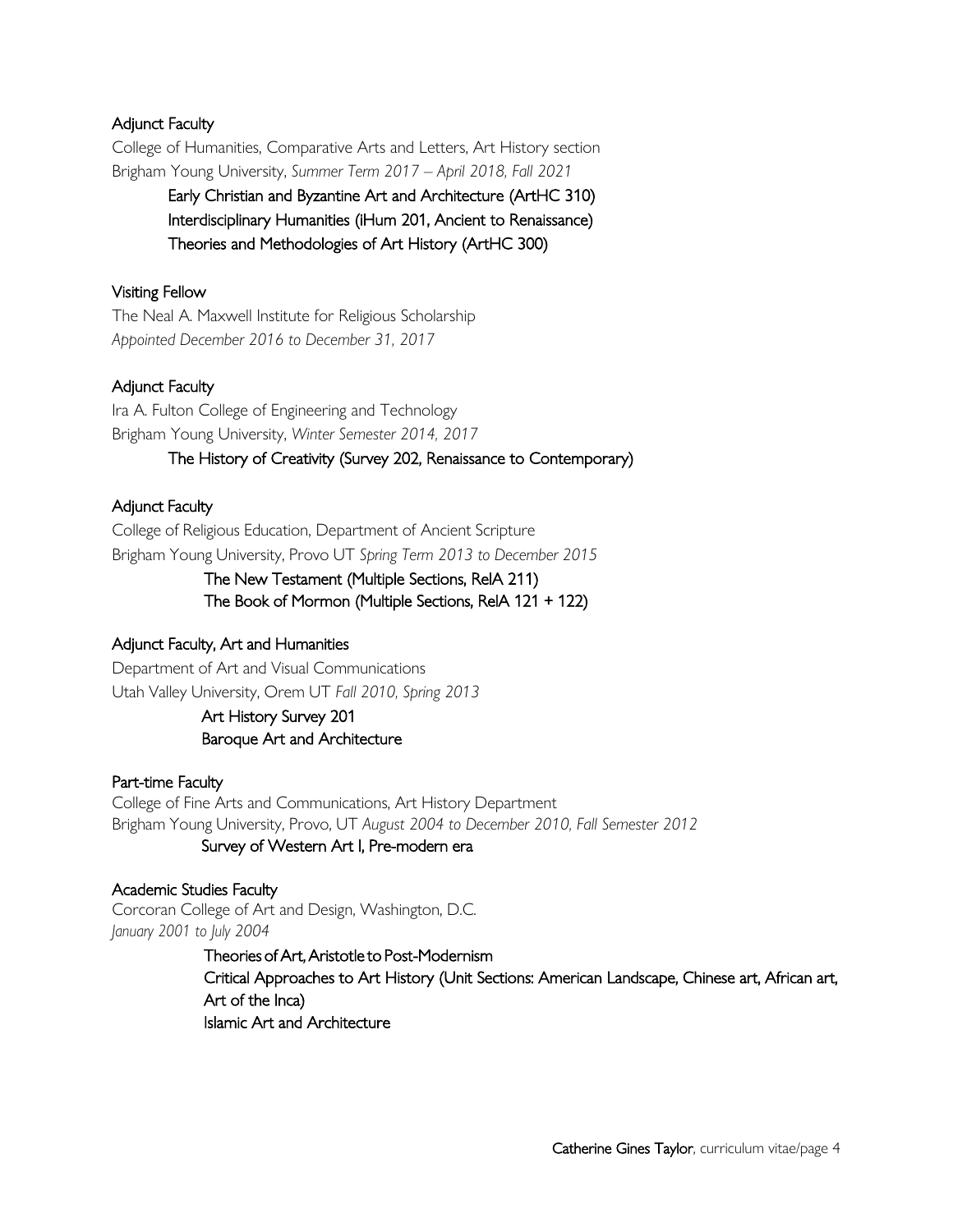# INTERNATIONAL AND NATIONAL CONFERENCES + SYMPOSIA

#### Mormon Scholars in the Humanities Conference, University of Oxford, March 25, 2022

"Walking with Spirits: Sarcophagi and the early Christian Aesthetics of Death"

## Society of Biblical Literature Conference, Art & Religions in Antiquity, San Antonio, TX

"City of Refuge, City Beautiful: A Late Ancient Sarcophagus and the Patriarchal Wife, Aseneth" November 2021

## Art and Belief: A Symposium, Brigham Young University, September 24, 2021

Paper presented on "Art: Critical Understanding" at the request of Richard Bushman and James Faulconer

Sidney B. Sperry Symposium, Brigham Young University, October 2022 "Crowned with the City Gates: The Divine Bride and the New Creation of Revelation 21-22"

#### The North American Patristics Society 50<sup>th</sup> Anniversary Conference, Chicago, IL

"Vigils to Keep: Sarcophagi from Arles and Lay Devotion" May 2021 via Zoom

## Ancient Christians Conference, Maxwell Institute, Provo, UT (Virtual)

Convened fourteen authors/editors to discuss and organize *Ancient Christians: An Introduction for Latter-day Saints* project, January 16, 2021

#### International Medieval Congress, Annual Conference, Leeds, England

"Border Crossings: Sarcophagi from Arles and the Avenue of the Dead" July 2020 (canceled)

#### Mormon Scholars in the Humanities Conference, University of Oxford, England

"Walking with Spirits: Sarcophagi and the Early Christian Aesthetics of Death" March 2020 (canceled)

#### Society of Biblical Literature, Annual Conference, San Diego, CA

"Mourning in the Street: Sarcophagi from Arles and the Avenue of the Dead" November 2019

#### International Conference on Patristic Studies, XVIII, University of Oxford, Oxford, England

"To House the Burning Heart: Sarcophagi from Arles and Women's Strategies for Memory" August 2019

#### Material Culture and Women's Religious Experience in Antiquity, Maxwell Institute Symposium, Brigham Young University, Provo, UT

"Foreseeing the Feminine Divine: Allegorical Reception and the Mosaic of *Euteknia*, *Philosophia,* and *Dikaiosyne* from Shahba, Syria" March 2019

# Material of Christian Apocrypha, North American Society for the Study of Christian Apocryphal Literature, University of Virginia, Charlottesville, VA

"Salvation at Hand: Annunciation Pilgrim Tokens and Material Apocrypha" November 2018.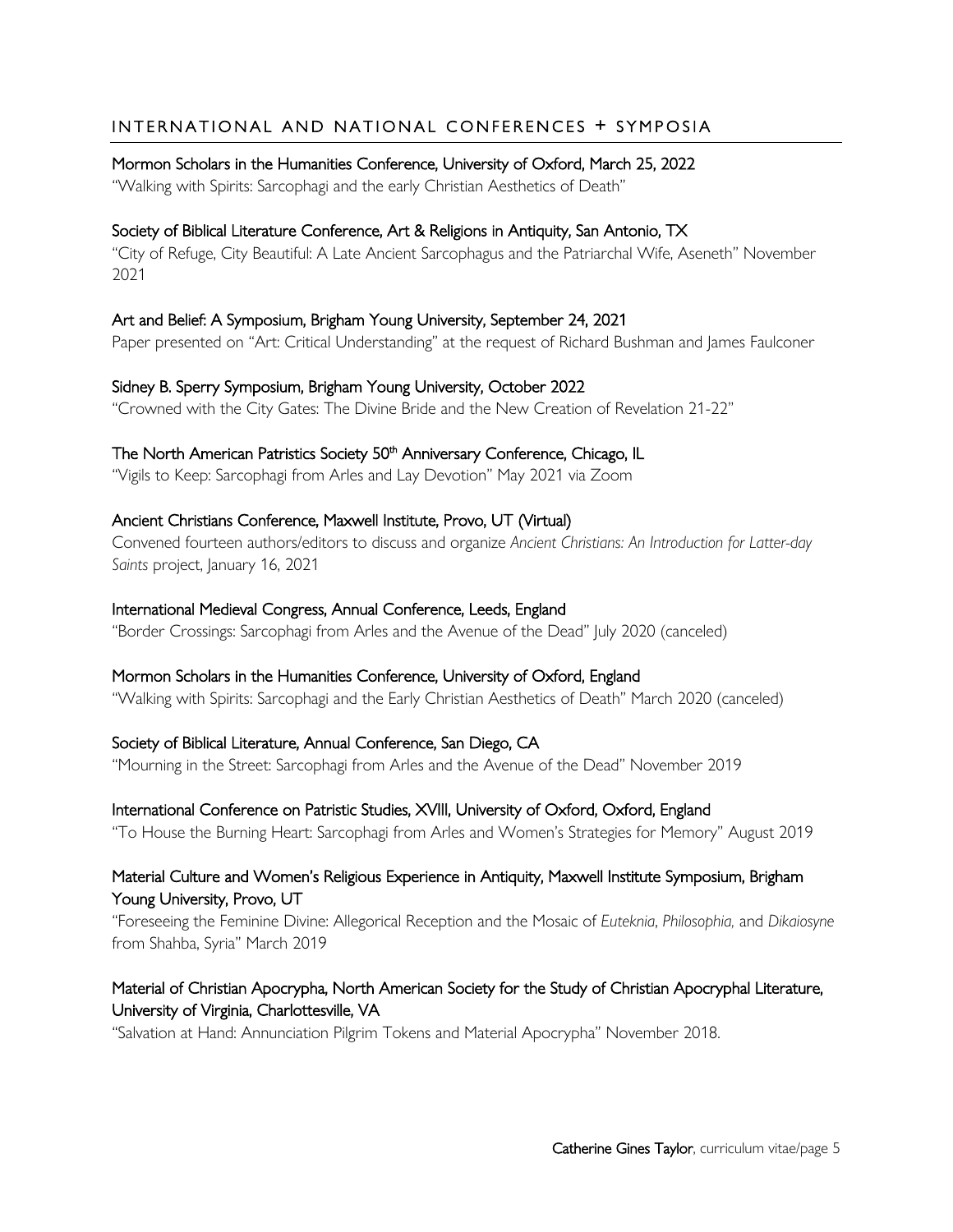#### International Medieval Congress, Annual Conference, Leeds, England

"Lamenting Susanna: Iconography, Sarcophagi, and the Art of Memorial," in Women's Memory Strategies session, July 2018.

## Neal A. Maxwell Institute for Religious Scholarship, Maxwell Institute Scholar Lecture, Brigham Young University, Provo, UT

"The Lady at the Gate: Women as Holy Gatekeepers in Early Christian Iconography" November 2017

#### Society of Biblical Literature, Annual Conference, San Antonio, TX

"Allegorical Conflation in the Mosaic of *Euteknia*, *Philosophia*, and *Dikaiosyne* from Shahba, Syria" November 2016.

#### Byzantine Studies Conference, Annual Conference, New York, NY

"The Matrilineal Cord: An Early Christian Representation of Rahab in the Via Latina Catacomb as Evidence for Her Virtuous Election" November 2015.

#### International Conference on Patristic Studies, XVII, University of Oxford, Oxford, England

"Educated Susanna: Sarcophagi, Female *Orans*, and the Typology of Woman Wisdom in Late Antique Art and Iconography" August 2015

#### Students of the Ancient Near East Symposium, Keynote Speaker, Brigham Young University, Provo UT

"Educated Susanna: Sarcophagi, Iconography, and the Use of Material Culture in Biblical Studies" January 2015.

#### Byzantine Studies Conference, Annual Conference, Vancouver, BC

"Early Byzantine Sarcophagi and the Iconography of Educated Susanna (Daniel 13)" November 2014.

#### Society of Biblical Literature, Annual Conference, San Diego, CA "`Tabitha, Arise': Late Antique

Sarcophagi, Christian Philanthropy and the Iconography of Tabitha Raised from the Dead" November 2014.

#### Sidney B. Sperry Symposium, Provo, UT

"Peter in the House of Tabitha: Late Antique Sarcophagi and Christian Philanthropy" October 2014.

#### Society of Biblical Literature, Annual Conference, Baltimore, MD

Papers in two sessions: *Art and Religions of Antiquity*: "Pious Emblems: The Annunciation Pilgrim Token and Early Evidence for Marian Devotion." Response: Gary Vikan *The Bible and Visual Art*: "The *Pignatta Sarcophagus*: Late Antique Iconography and the Memorial Culture of Salvation." Response: Elizabeth Malbon, November 2013

#### International Conference on Patristic Studies, XVI, University of Oxford

"Painted Veneration: the Priscilla Catacomb Annunciation and the *Protoevangelion. of James* as Second-Century Precedents for Late Antique Annunciation Iconography" August 2011.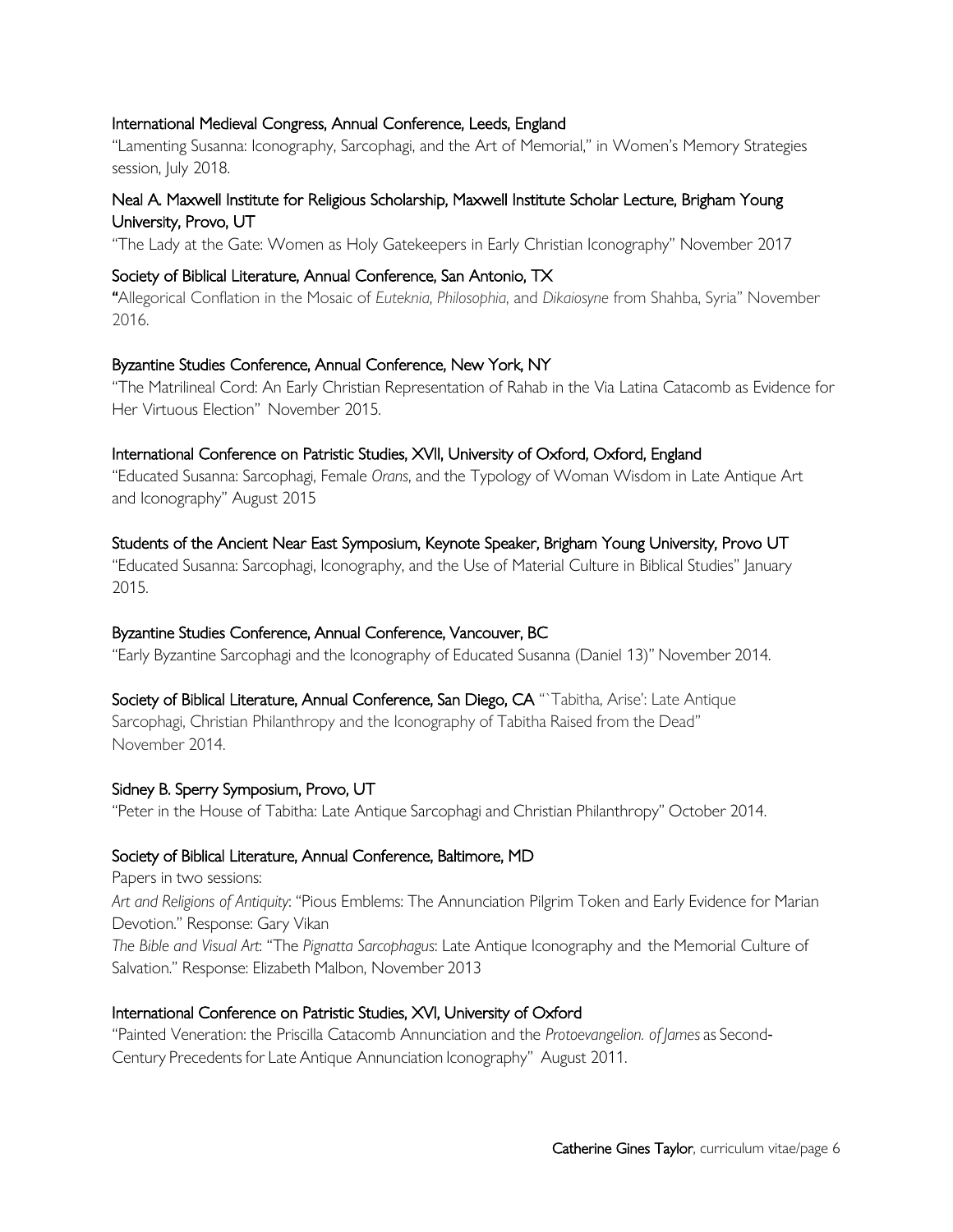#### Utah Valley University, Art History Symposium, Orem, UT

*Word and Image*, "Byzantine Annunciation Iconography" March 2010.

#### Byzantine Studies Conference, New Brunswick, NJ

"Preceding the Ascetic Type: Early Byzantine Images of the Virgin Annunciate Spinning" October 2008.

#### Art History Symposium, Brigham Young University

"Women and Holiness: Approaching the Sacred Feminine in Visual Culture" January 2005.

Graduation Speaker, Brigham Young University, Fine Arts Convocation, August 1998.

Art History Symposium, Brigham Young University, April 1998.

Graduate Symposium, Utah State University, January 1998,

Art History Symposium, University of Utah, May 1997.

Western States Art History Symposium, "The 'Other' Symposium: Feminist Issues in Art History" Brigham Young University, March 1996.

## ACADEMIC SERVICE + ACCOMPLISHMENTS

University Guest Lectures:

*The Bible as Literature*, invited by Dr. Christopher Blythe, November 8, 2021 *Graduate Colloquium for Comparative Arts and Letters*, invited by Dr. Roger Macfarlane, February 5, 2020 *Material Culture and Archaeology*, invited by Dr. Kerry Muhlestein, October 24, 2019 *Early Christian and Byzantine Art History*, invited by Dr. Mark J. Johnson, October 2018

Steering Committee Member, Art & Religions in Antiquity Unit, Society of Biblical Literature, appointed 2021

Graduate Committee Member for Josie Ableman, Comparative Arts and Letters, Brigham Young University, 2021

Peer Reviewer, 2021 Religious Studies Center, Brigham Young University

Peer Reviewer, 2020 *Sperry Symposium*, Religious Education, Brigham Young University

Completed: *Introduction to Museum and Curatorial Studies* course, Brigham Young University, fall semester 2019. Grade: A

Faculty Guide and Organizer, Maxwell Institute Italy Tour, May 2019

Member of the Art Committee for the Maxwell Institute for Religious Scholarship, current appointment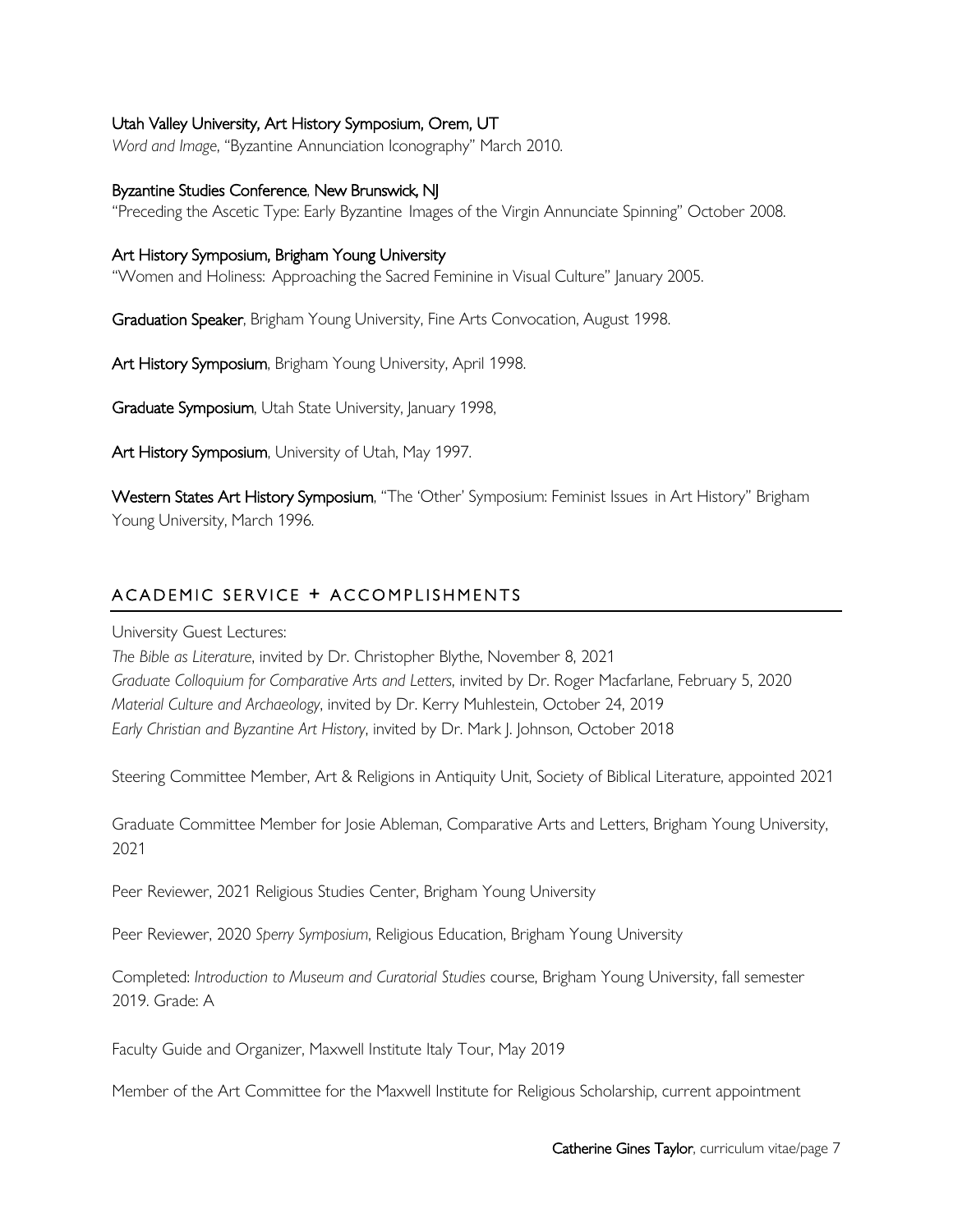Co-Organizer, *Material Culture and Women's Religious Experience in Antiquity*, a two-day symposium cosponsored with Comparative Arts and Letters, Ancient Near Eastern Studies, Religious Education, and Global Women's Studies, Brigham Young University, March 8-9, 2019

Organizer, *To Hell & Back: Christ's Underworld Journey in Ancient Christian Legend*, A Maxwell Institute Guest Lecture by Prof. Georgia Frank, co-sponsored with Comparative Arts and Letters, Ancient Near Eastern Studies, and Medieval and Renaissance Studies, Brigham Young University, March 2017

Organizer, *Feeling Christian: Re-educating the Emotions in Late Antiquity*, A Maxwell Institute Guest Lecture by Prof. Georgia Frank, Brigham Young University, March 2017

Co-Organizer, *Late Ancient Religions Studies* group, The Neal A. Maxwell Institute of Religious Scholarship, Brigham Young University, 2016 to present

Journal Peer Reviewer, *Studia Antiqua*, Brigham Young University, 2016

Attended *Textiles from the Nile Valley* conference, Antwerp, Belgium October 2013

Attended *Byzantine Studies Conference*, St. Louis, Missouri, November 2006

Attended *Byzantine Studies Conference*, College Park, Maryland, November 1999

Graduate Student Participant, *Art, Antiquity, and the Law*, International Conference, Rutgers University, October 1998

Juror, *The "Other" Symposium: Feminist Issues in Art History*, Western States Art History Symposium at Brigham Young University, March1996

#### OTHER :

Guest Speaker, *Early Christian Images of Women and the Realm of the Dead*, Oak Hills Stake, 2021.

Guest Speaker, *Images of Mary and the early Church*, Edgemont 9th Ward, Edgemont North Stake, November 2019

Organized and Lectured for the Community Lecture Series in Classical Art and Architecture, Great Falls, VA, Spring 2012

Guest Lecturer, Islamic Art and Architecture, University of Utah, Spring term 2011, Spring term 2012

Co-Commissioner PTO, Expressions Artists Night and Expressions Art Show, Wasatch Elementary School, 2009, 2010

Coordinator and Juror, *Sons of the Revolution Essay Award Contest*, Washington, D.C., Spring Semester 2003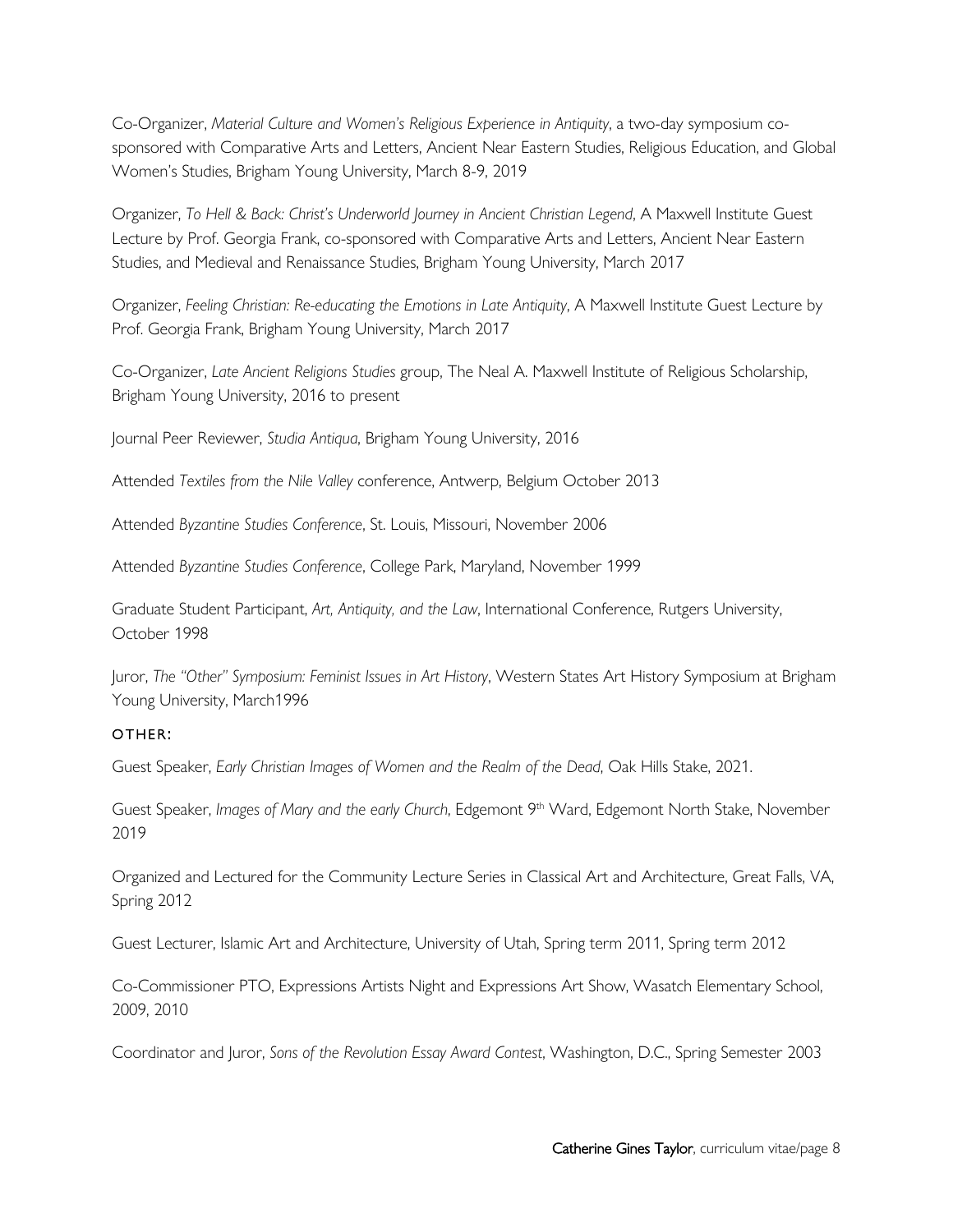Volunteer Seminary Teacher, The Church Educational System, The Church of Jesus Christ of Latter-Day Saints, Washington D.C. Branch, The New Testament, 2000-2001

Graduate Student Curator, *Questioning Context: A Spectator Sport*, exhibit at the Museum of Art, Brigham Young University, January 1998 to June 1998

Co-Chair, Art History Association Art Sale, December 1996, December 1997

Art History Travel Study Abroad, Italy, May–June 1996

#### FIELDWORK + MUSEUM RESEARCH

Director, Mentored Student Fieldwork, Provence, France, April to May, 2022.

Photographing sarcophagi for publication, Catalonia, Spain and Provence Region in France, July 2021

Museum of Ancient Arles, Arles and Provence Region, Studying Sarcophagi, April to May 2019

Washington, D.C., Dumbarton Oaks Research Library and Museum, November 2018

London, British Museum Storerooms for gold glass and sarcophagi fragments, July 2018

London, British Library and British Museum, December 2016

Arles Museum of Antiquity and St. Maximin Catacombs, France, May 2015

Rome, Vatican Museum, Catacombs (Priscilla, San Callisto, San Sebastiano), May 2014

Art Historian for the Egypt Excavation Project, Brigham Young University, Cairo and Fag el-Gamous Cemetery, February 2014

Oxford, Ashmolean Museum, August 2013, May 2014

London, Dr. Williams's Library, August 2013

London, British Museum, October 2008, February 2009, October 2010, August 2011

Oxford, Ashmolean Museum, October 2010, August 2011

Paris, Louvre Museum, April 2010

Washington D. C., Dumbarton Oaks, October 2007, Spring 2010

Rome, Vatican Museum, Priscilla Catacombs, October 2009; Ravenna, October 2009

London, The Victoria and Albert Museum, February 2009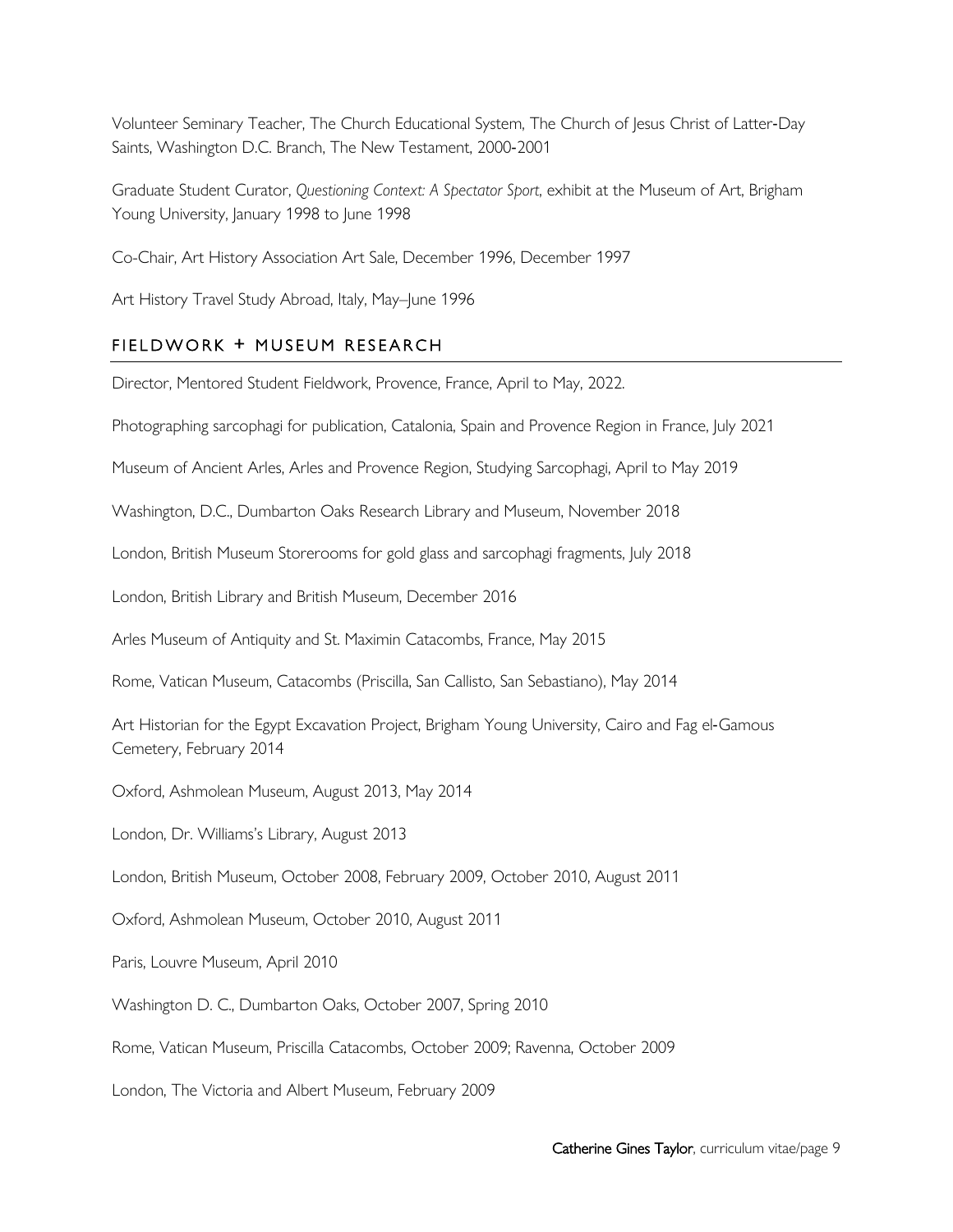London, The Royal Academy of Art exhibition, *Byzantium*, February 2009

Istanbul, Turkey, March 2001

Research at the Index of Christian Art, Princeton University, August 1997

## GRANTS + HONORS + AWARDS

Biblical Archaeology Society 2021 Best Book Relating to the New Testament: *The Reception of Jesus in the First Three Centuries*, vol. 3, Eds. Helen Bond, Chris Keith, Jens Schröter (London: T&T Clark Bloomsbury, 2020). Including my chapter, "Sarcophagi," pp. 307-336.

Neal A. Maxwell Institute Mentored Fieldwork Grant, Brigham Young University, 2021 (\$50k)

Neal A. Maxwell Institute Research Grant, Brigham Young University, 2019, 2020, 2021

Kennedy Center International Travel Grant, Brigham Young University, 2020

Religious Studies Center Research Grant, Brigham Young University, 2020

Religious Studies Center/Ancient Scripture Department Conference Travel Grant Recipient, Brigham Young University, February 2015

Ancient Near Eastern Studies Travel Fund Recipient, Brigham Young University, April 2014

Postgraduate Travel Fund Recipient, The University of Manchester, March 2010

Graduate Scholarship, Brigham Young University, Fall 1997, Winter 1998

Outstanding Student Research and Creative Activities, Brigham Young University, Awarded March 1996

Anna Sommers Scholarship, Art History, Brigham Young University, 1995

Mark Allen Scholarship, Academics, Brigham Young University, 1995

Presidential Academic Scholarship, Brigham Young University, 1994

Presidential Academic Scholarship, Ricks College, 1992

# PROFESSIONAL AFFILIATIONS

Co-Organizer, Late Ancient Religions Study Group, Brigham Young University

Affiliated Faculty, Global Women's Studies, Brigham Young University